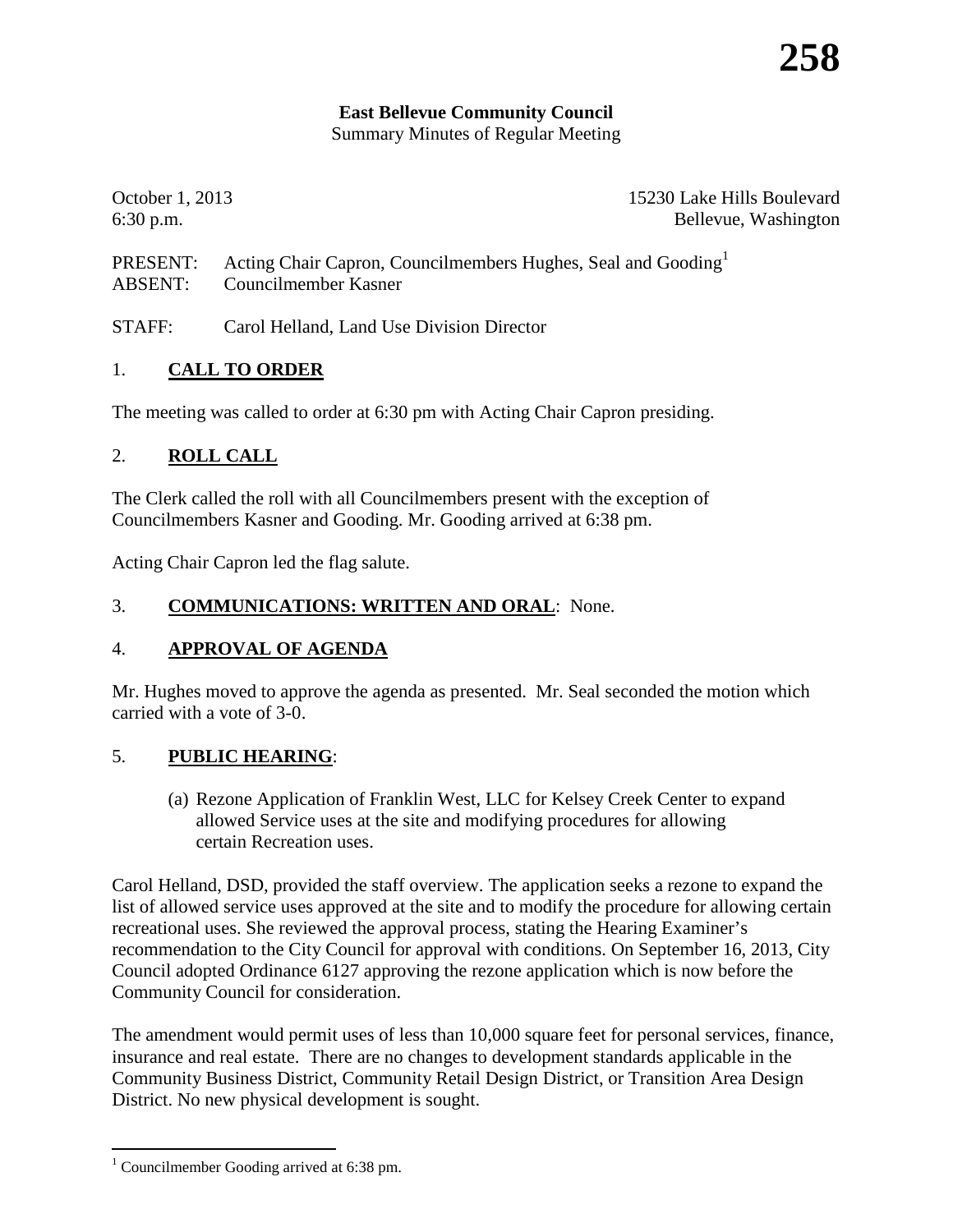Acting Chair Capron opened the public hearing.

Brian Franklin, Franklin West, LLC, spoke in support of Community Council adoption of Ordinance 6127.

In response to Mr. Capron, Ms. Helland provided a brief history of the Kelsey Creek Center and explained the objective of the proposed rezone.

Responding the Mr. Hughes, Ms. Helland explained the term 'recreational use' and the types of businesses it covers.

Continuing the response, Mr. Franklin stated the Key Bank property on the corner is not included in this rezone application.

Mr. Capron stated the proposed uses are good for the neighborhood because it makes needed services convenient in one stop. Anything that eliminates multiple vehicle trips and reduces surface street traffic is beneficial to everyone.

Stephanie Walter commented that the Center's parking lot, from a pedestrian's point of view, is not easily traversed.

Ian Morrison, Legal Counsel for the Kelsey Creek Center, reiterated that no additional development is proposed. This rezone allows for mixed uses currently at the Center and other uses desired by the community as tenancies evolve.

Ms. Helland reviewed the quasi-judicial process for recorded public testimony.

Seeing no one further wishing to speak, Acting Chair Capron, with Council consensus, closed the public hearing.

#### 6. **RESOLUTIONS**:

(a) Resolution 533 adopting City Council Ordinance 6127, approving the rezone application of Kelsey Creek Center, LLC

Mr. Seal moved the approval of Resolution 533, adopting City Council Ordinance 6127. Mr. Gooding seconded the motion which carried 4-0.

(b) Resolution 534 approving City Council Ordinance 6128 adopting emergency interim regulations related to rental housing

Ms. Helland stated Ordinance 6128 was adopted by the City Council on September 23, 2013 as an emergency action under the authority of RCW 36.70A and RCW 35A.13.190. The Ordinance amends the Land Use Code to provide necessary clarification regarding individual room rentals in single family homes.

Ms. Helland stated the emergency Ordinance is being presented to the Community Council without benefit of a public hearing due to the timing being too short to publish notice after City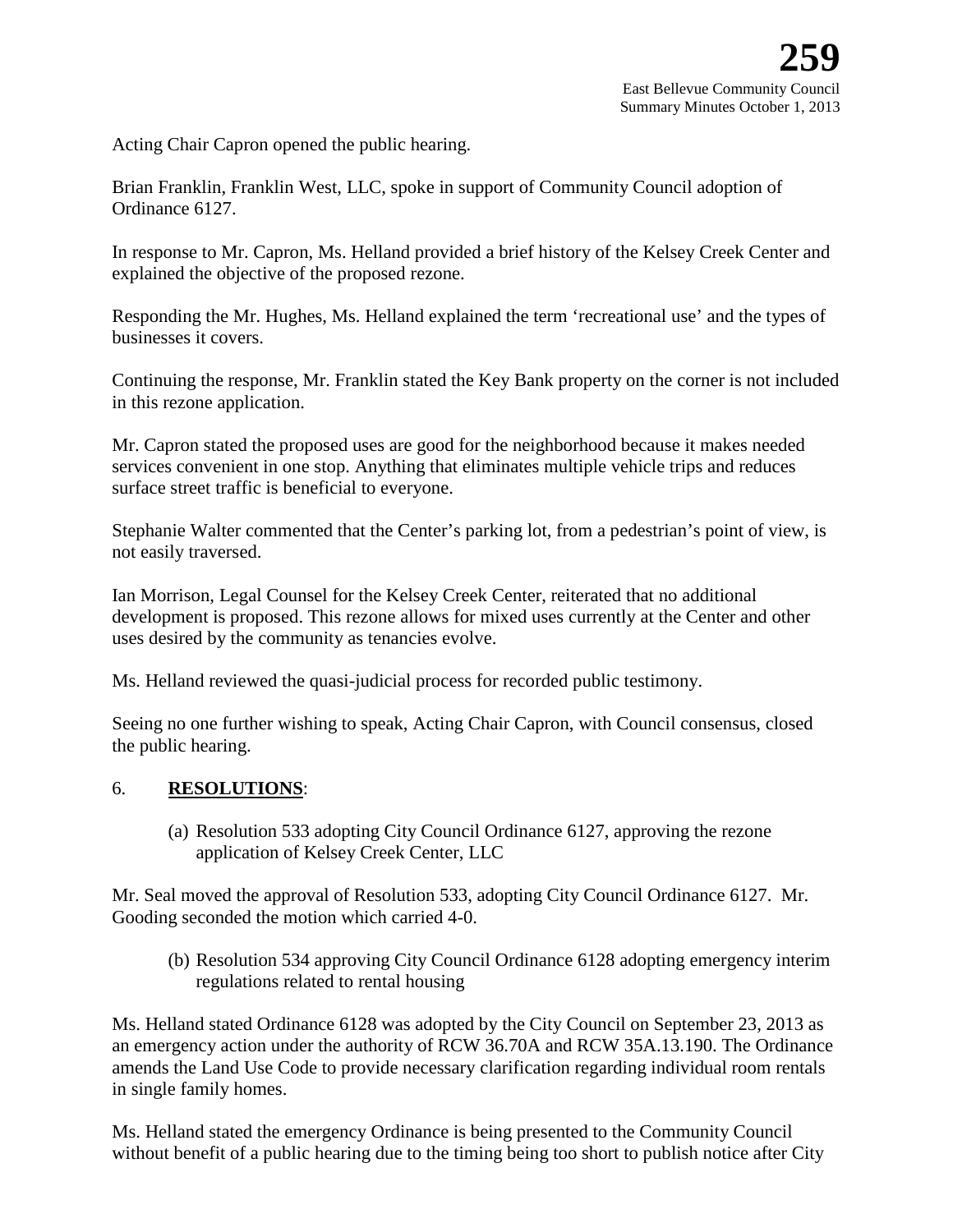# **260**

East Bellevue Community Council Summary Minutes – October 1, 2013

Council's emergency action. She explained the nature of the emergency and the immediacy for application within the Community Council area. Under state law, emergency ordinances are allowed to be passed without benefit of public hearing so long as the public hearing is held within 60 days of its passage. Staff will be coming back to the Community Council on November 5, 2013 for the Community Council's public hearing on this matter. After the hearing, the emergency Ordinance, if approved by the Community Council, will be in effect for 6 months from City Council adoption. At the end of that 6 month period, there will be an option to extend the interim zoning out another 6 months to allow time for permanent changes to the Land Use Code.

Ordinance 6128 amends the Land Use Code to consolidate the regulations applicable to 'boarding/rooming homes' and adopts an amended definition of 'Family' that would allow four unrelated individuals to reside in a single dwelling unit, and provides criteria that describe the circumstances when more than four unrelated individuals constitutes the 'functional equivalent of a family'.

In response to Mr. Hughes, Ms. Helland clarified the emergency provision, stating the public process and purpose of this emergency legislation. Zoning regulations prior to this emergency ordinance were influenced by the outcome of a prior group home litigation in which the City was told there were regulation limitations. She next explained the impetus for this emergency action, its impact to surrounding single family neighborhoods and the enforcement teeth it provides.

Continuing her response, she explained that this is not just a student housing issue. Methods to address the student housing issue in Eastgate have been accelerated by the City Council and include dormitory housing and other ideas. She recognized student housing is another piece of the puzzle. A broader issue is that housing is not terribly affordable in Bellevue and people are looking for ways to live here for a number of reasons. Ms. Helland confirmed that the City has no zoning jurisdiction over Bellevue College and can only apply the City's building code to any campus development.

Responding to Mr. Gooding, Ms. Helland stated the City staff reviews all residential and commercial development. There is no design review for single family homes. She provided some examples and stated, due to the concerns voiced by Spiritwood, the City has added conditions to all single family home permits to include the definition of family as a condition of occupancy.

Mr. Capron questioned the July 2014 grace period. Ms. Helland stated the interim zoning can be extended perfunctorily by holding an additional public hearing. Staff anticipates that City Council will forward this matter to the Planning Commission for development of permit regulations. She does not anticipate permanent regulations will be completed within the next 6 months due to staff focus on the Shoreline Master Plan and the East Link Light Rail project. As time permits, permanent zoning controls for the individual room rentals in single family homes will return.

Ms. Helland noted two other emergency ordinances at this time, one regarding medical cannabis and another anticipated emergency action related to recreational cannabis, both most likely to be addressed at the Community Council's November meeting.